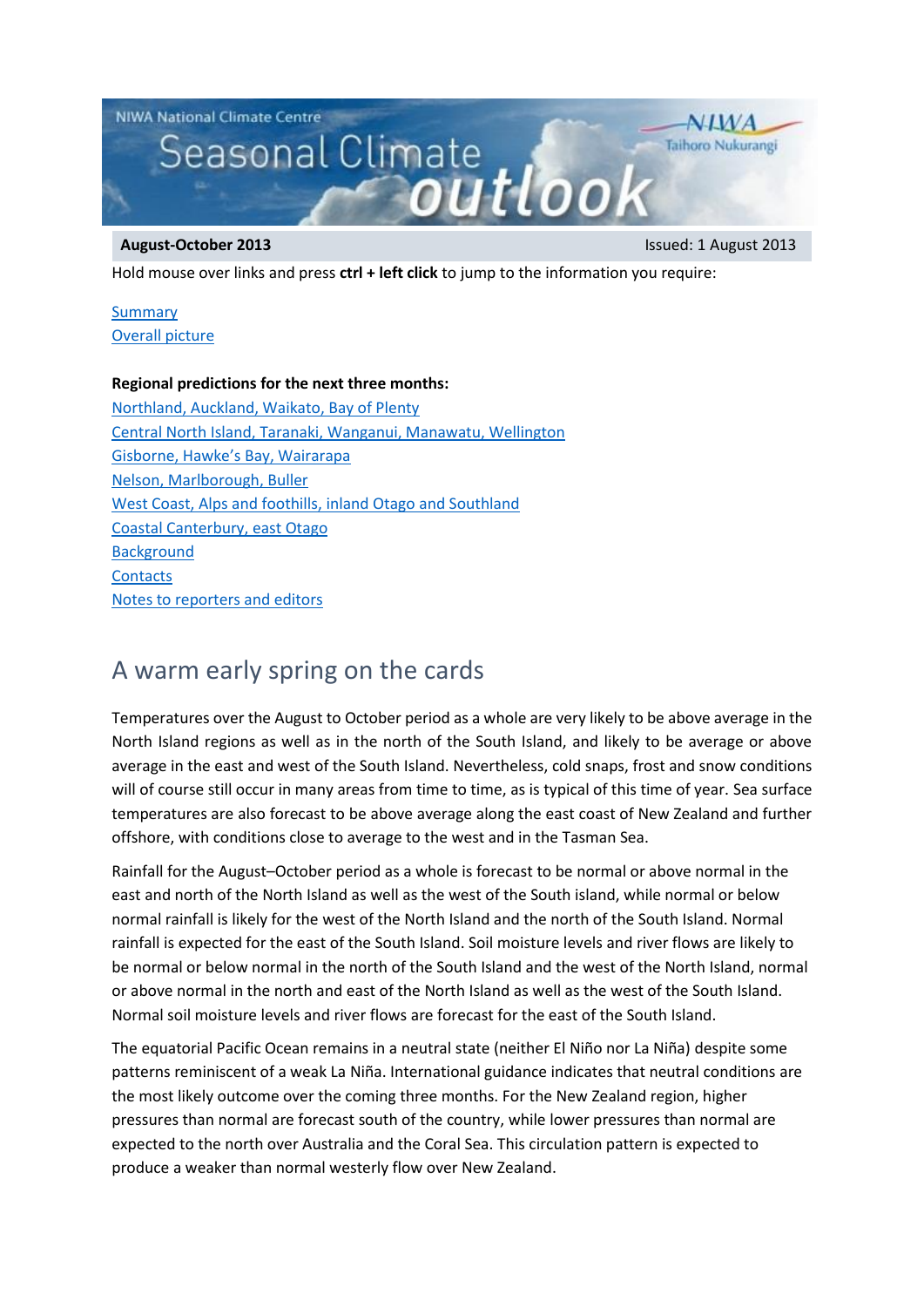## Overall picture

#### **Rainfall, soil moisture and river flows**

Rainfall for the August–October period as a whole is forecast to be normal or above normal in the east and north of the North Island as well as the west of the South island, while normal or below normal rainfall is likely for the west of the North Island and the north of the South Island. Normal rainfall is expected for the east of the South Island. Soil moisture levels and river flows are likely to be normal or below normal in the north of the South Island and the west of the North Island, normal or above normal in the north and east of the North Island as well as the west of the South Island. Normal soil moisture levels and river flows are forecast for the east of the South Island.

#### **Temperature**

Temperatures are very likely to be above average in the North Island regions as well as in the north of the South Island, and likely to be average or above average in the east and west of the South Island. Nevertheless, cold snaps, frost and snow conditions will of course still occur in many areas from time to time, as is typical of this time of year. Sea surface temperatures are forecast to be above the climatological average for the coming three months along the east coast of New Zealand and further offshore, with conditions near average to the west and in the Tasman Sea.

## Regional predictions for the next three months

#### <span id="page-1-0"></span>**Northland, Auckland, Waikato, Bay of Plenty**

Temperatures for the August – October period as a whole are very likely to be above average. Rainfall totals, soil moisture levels and river flows during this period are all likely to be in their near normal or above normal ranges.

Probabilities are assigned in three categories: above average, near average, and below average. The full probability breakdown is:

<span id="page-1-1"></span>

|               | Temperature | Rainfall | Soil moisture | <b>River flows</b> |
|---------------|-------------|----------|---------------|--------------------|
| Above average | ou          |          | 35            |                    |
| 'Near average |             |          | 40            |                    |
| Below average |             |          | ノト            |                    |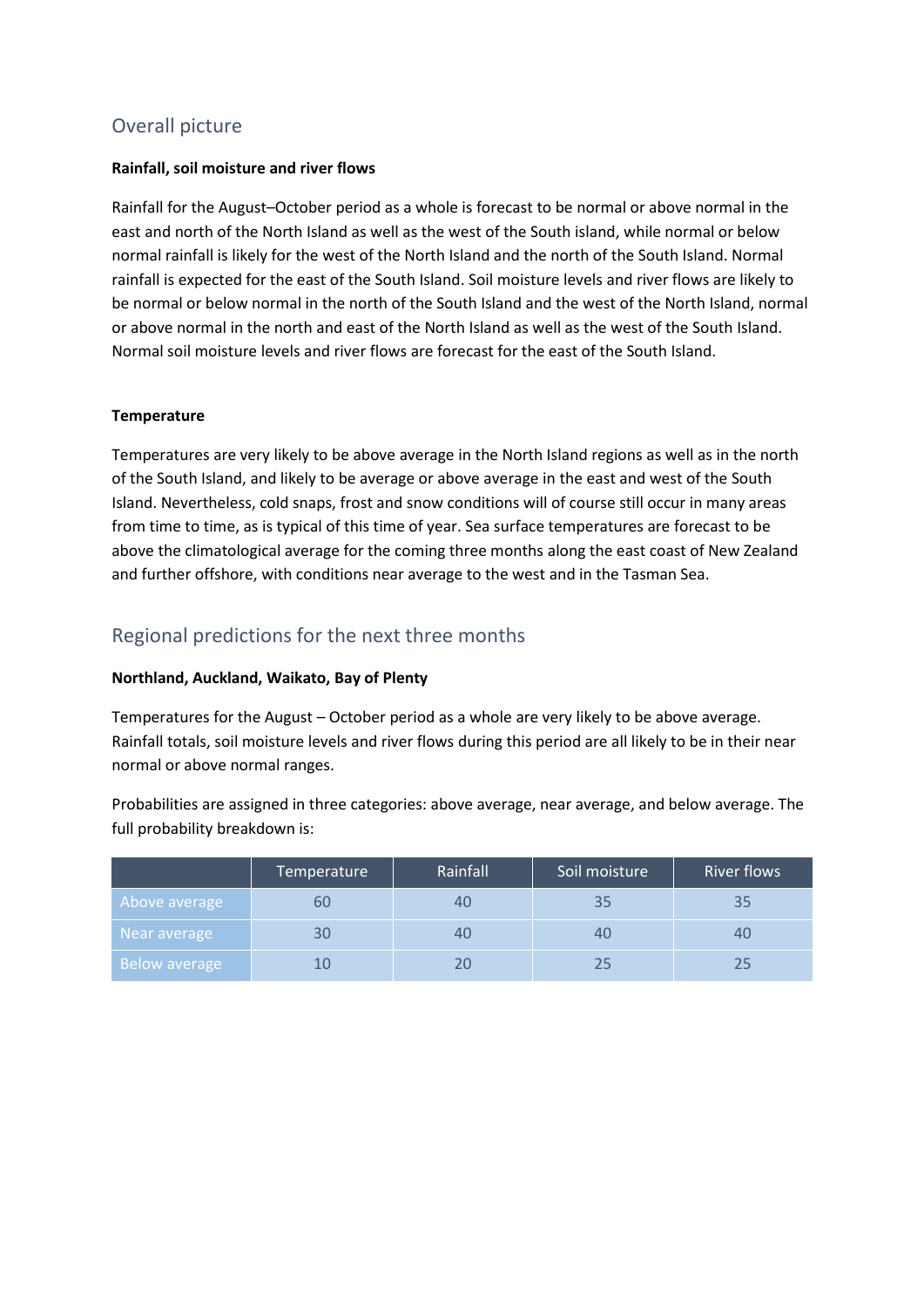#### **Central North Island, Taranaki, Wanganui, Manawatu, Wellington**

Early spring (August – October) temperatures are very likely to be in the above average range. Seasonal rainfall totals, soil moisture levels and river flows are all likely to be in the below normal or near normal range.

Probabilities are assigned in three categories: above average, near average, and below average. The full probability breakdown is:

|                      | Temperature | Rainfall | Soil moisture | <b>River flows</b> |
|----------------------|-------------|----------|---------------|--------------------|
| Above average        | bU          | フら       | 20            |                    |
| Near average         | 30          | 35       | 40            | 40                 |
| <b>Below average</b> |             |          | 40            |                    |

#### <span id="page-2-0"></span>**Gisborne, Hawke's Bay, Wairarapa**

Early spring temperatures are very likely to be above average. August – October rainfall totals and soil moisture levels are likely to be near normal or above normal, while river flows are forecast to be in the near normal range.

Probabilities are assigned in three categories: above average, near average, and below average. The full probability breakdown is:

|                      | Temperature | Rainfall | Soil moisture | River flows |
|----------------------|-------------|----------|---------------|-------------|
| Above average        | bU          |          |               |             |
| Near average         | 30          |          | 4U            |             |
| <b>Below average</b> |             |          |               |             |

#### <span id="page-2-1"></span>**Nelson, Marlborough, Buller**

August to October temperatures are very likely to be above average. Seasonal rainfall totals, soil moisture levels and river flows are all forecast to be in the below normal or near normal range.

Probabilities are assigned in three categories: above average, near average, and below average. The full probability breakdown is:

|               | Temperature | Rainfall | Soil moisture | <b>River flows</b> |
|---------------|-------------|----------|---------------|--------------------|
| Above average | ьu          | 25       | 25            |                    |
| Near average  | 30          | 35       | 35            |                    |
| Below average |             |          | 40            |                    |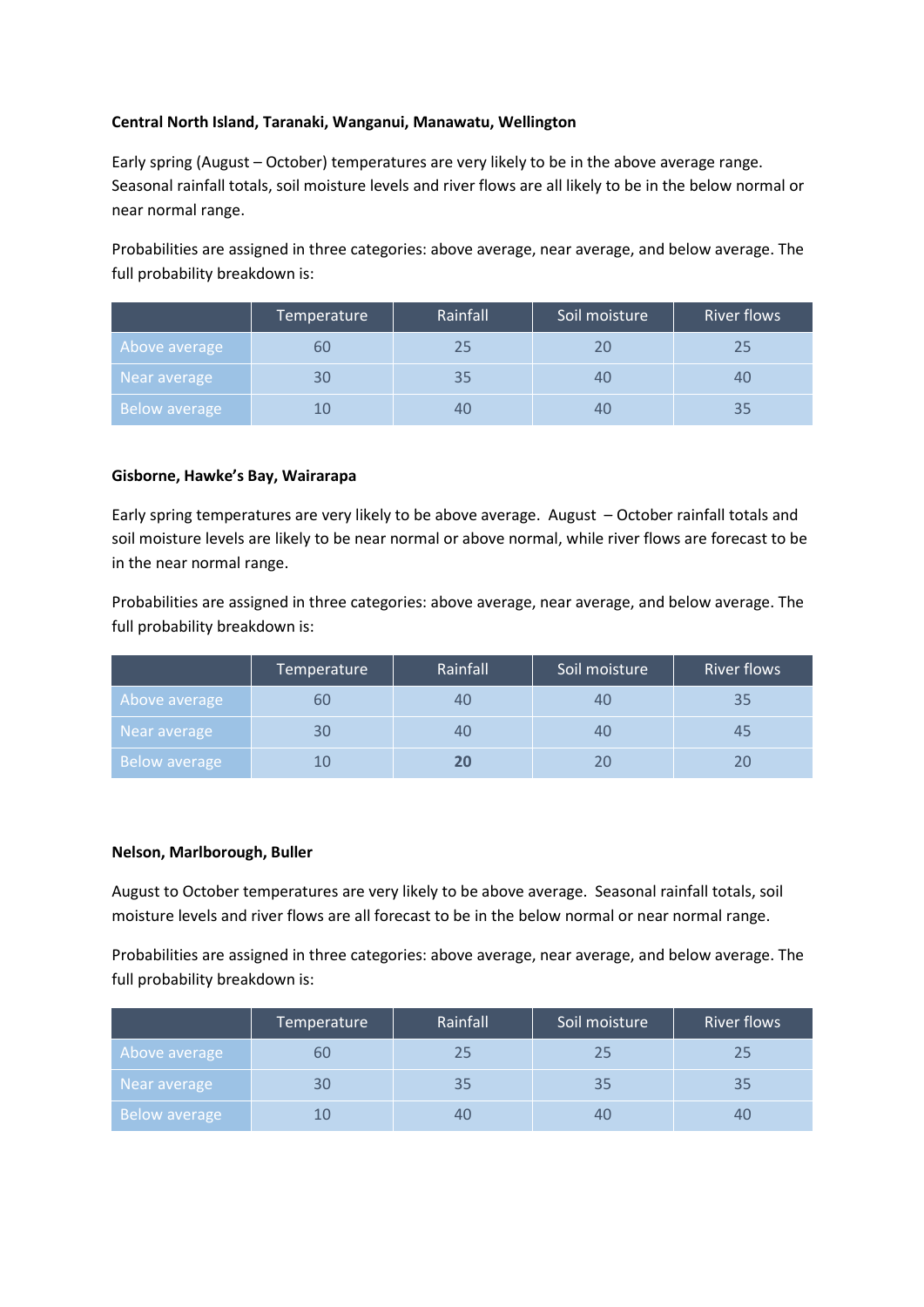#### <span id="page-3-0"></span>**West Coast, Alps and foothills, inland Otago, Southland**

August – October temperatures are likely to be above average or near average. Seasonal rainfall totals, soil moisture levels and river flows are all likely to be in the near normal or above normal range.

Probabilities are assigned in three categories: above average, near average, and below average. The full probability breakdown is:

|                      | Temperature    | Rainfall | Soil moisture | <b>River flows</b> |
|----------------------|----------------|----------|---------------|--------------------|
| Above average        | 4 <sub>C</sub> |          | 4L            |                    |
| Near average         | 35             |          | 4U            | 40                 |
| <b>Below average</b> | 25             |          |               |                    |

#### <span id="page-3-1"></span>**Coastal Canterbury, east Otago**

August – October temperatures are likely to be above average or near average, for the season as a whole. Early spring rainfall totals, soil moisture levels and river flows are likely to be in the near normal range of the season as a whole.

Probabilities are assigned in three categories: above average, near average, and below average. The full probability breakdown is:

|               | Temperature | Rainfall | Soil moisture | <b>River flows</b> |
|---------------|-------------|----------|---------------|--------------------|
| Above average | 4U          |          | 35            |                    |
| Near average  | 35          |          |               |                    |
| Below average | 25          |          |               |                    |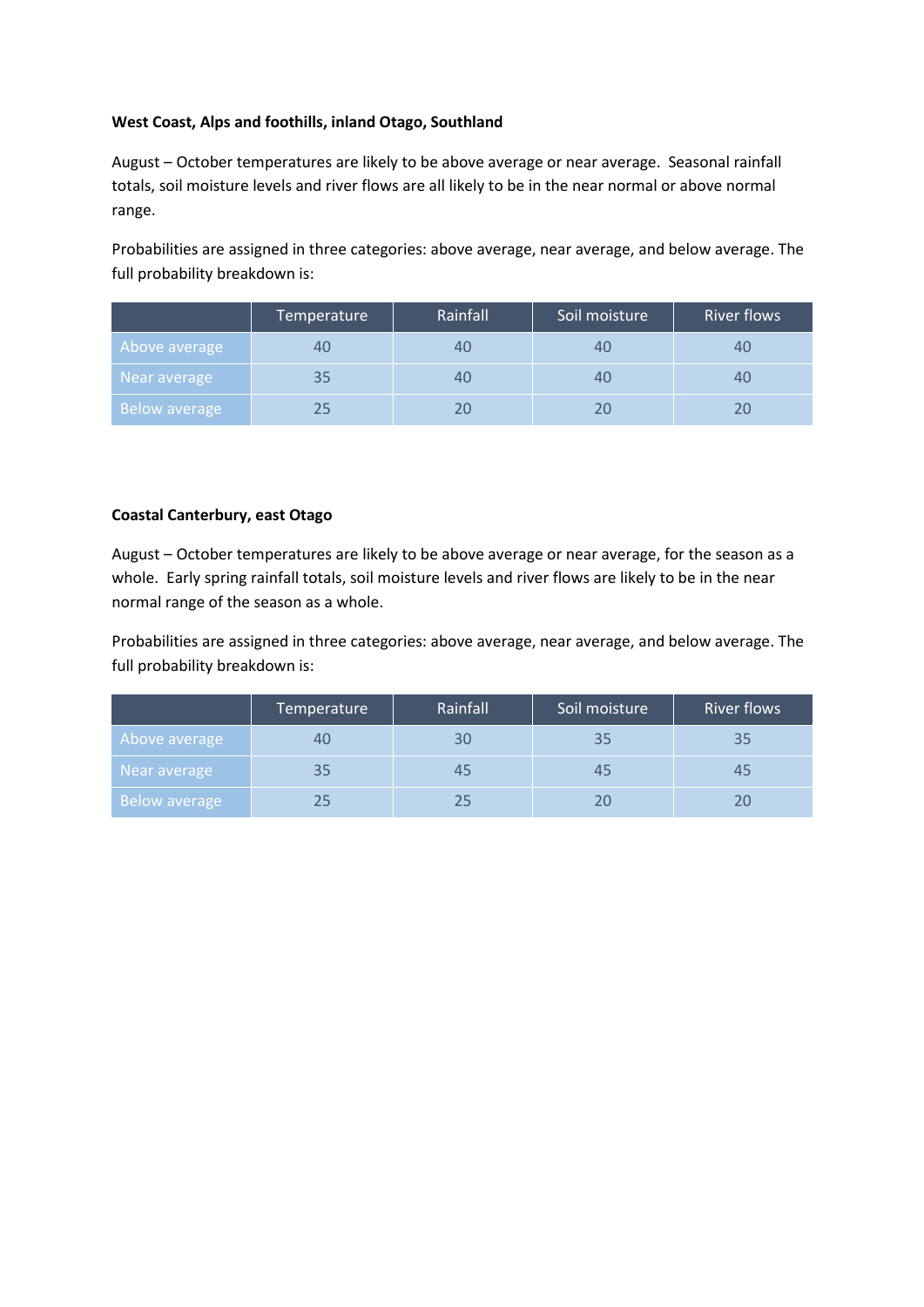## <span id="page-4-0"></span>Background

Despite the presence of cooler than normal sea surface temperatures in the eastern equatorial Pacific and a positive SOI (the estimated NIWA SOI for July is 0.7, and the 3-month May–July estimate is 1.0), the tropical Pacific Ocean is currently considered to be in a neutral ENSO state. Climate models indicate that these ENSO-neutral conditions are very likely (66 % chance) to continue through the southern hemisphere spring and early summer seasons.

There is good agreement between the dynamical and statistical models that NIWA uses to establish the seasonal forecast in predicting above normal temperatures for the August – October period in the whole of the North Island and the north of the South Island, which is why the comment "very likely" is attached to these temperature forecasts. There is less confidence for the rainfall forecasts, which results in a flatter probability distribution, as shown in the tables above. The rainfall forecasts are also more contrasted regionally (e.g. more "patchy").

## <span id="page-4-1"></span>For comment, please contact

Dr Brett Mullan, NIWA Principal Scientist, Climate Variability & Change Tel (04) 386 0508, Mobile (027) 294 1169

Dr Nicolas Fauchereau, Climate Scientist Tel (09) 375 2053, Mobile (022) 122 8748